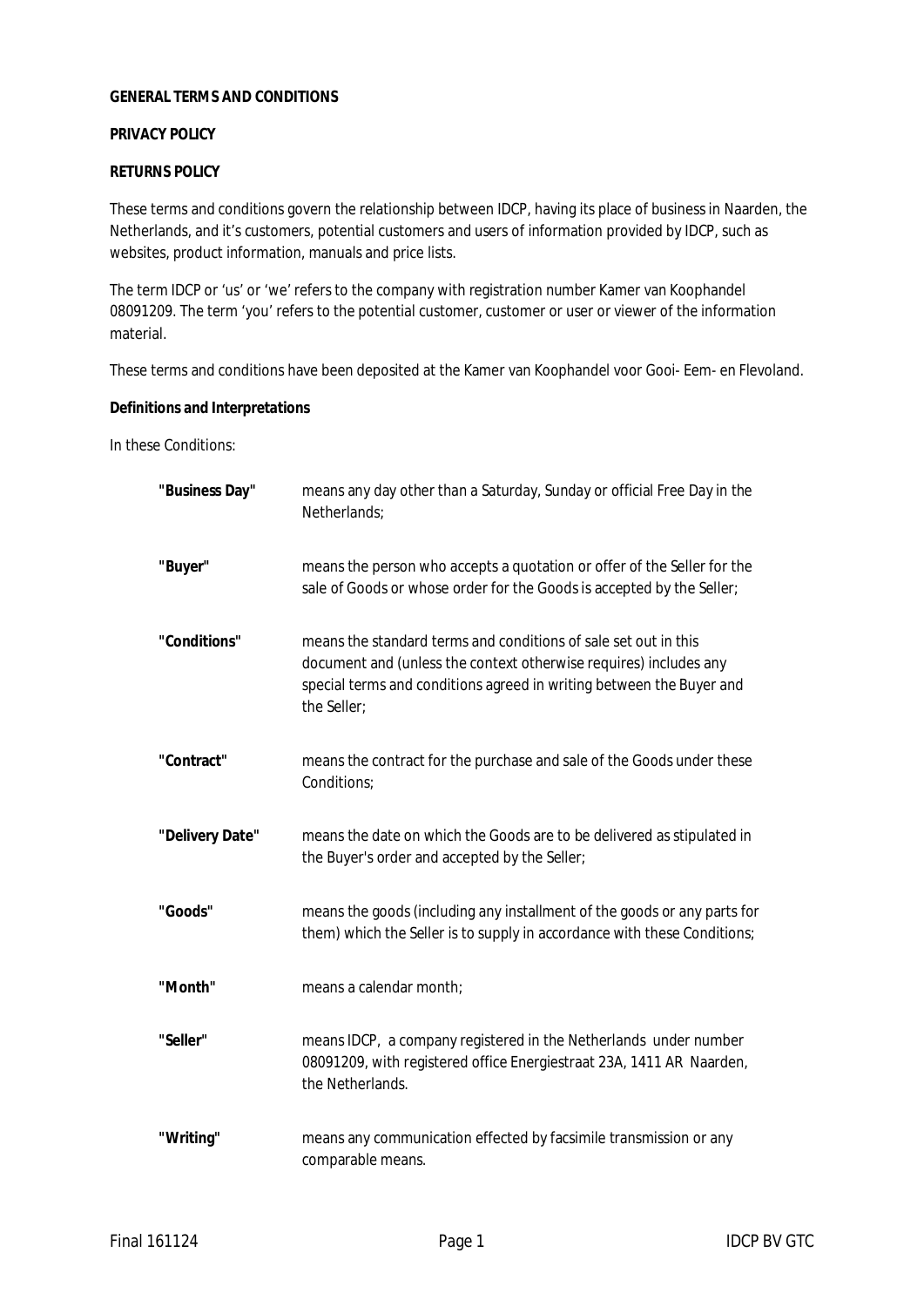Any reference in these Conditions to a statute or a provision of a statute shall be construed as a reference to that statute or provision as amended, re-enacted or extended at the relevant time.

The headings in these Conditions are for convenience only and shall not affect their interpretation.

**GENERAL**. Unless otherwise agreed in writing, these general terms and conditions of sale ("GTCs") comprise the basis on which Seller sells product and/or services related to such product (together "Product"). **Buyer's terms and conditions of purchase shall not apply.** In these GTCs, Seller and the counter party to any Contract shall be referred to as "Seller" and "Buyer" respectively; each may also be referred to as "Party" and together as "Parties". Any abbreviation of an international commercial delivery term in a Contract document shall be deemed to be a reference to Incoterms 2010. In case of any inconsistency between the English version of these GTCs and a version in any other language, the English version shall prevail. No variation to these Conditions shall be binding unless agreed in writing between the authorized representations of the Buyer and the Seller.

No waiver or failure to exercise any option, right, privilege, claim or remedy under the terms of this Contract by either of the Parties on any occasion or occasions shall be construed to be a waiver of the same or of any other option, right, privilege, claim or remedy on any other occasion. "Affiliate" means a company which, directly or indirectly, through one or more intermediaries, controls, or is controlled by, or is under common control with a Party. For this purpose control means the direct or indirect ownership of in aggregate 50% or more of voting capital. "Contract" means the relevant Order Confirmation, these GTCs and any other terms agreed in writing and signed by the Parties.

The Seller shall sell and the Buyer shall purchase the Goods in accordance with any quotation or offer of the Seller which is accepted by the Buyer, or any order of the Buyer which is accepted by the Seller, subject in either case to these Conditions, which shall govern the Contract to the exclusion of any other terms and conditions subject to which any such quotation is accepted or purported to be accepted, or any such order is made or purported to be made, by the Buyer "Order Confirmation" means the written confirmation from Seller to Buyer in relation to supply of Product. The Seller's employees or agents are not authorized to make any representations or claims concerning the Goods unless confirmed by the Seller in writing. In entering into the Contract the Buyer acknowledges that it does not rely on, and waives any claim for beach of, any such representations which are not so confirmed.

**DELIVERY**. Deliveries shall take place as mentioned in the Order Confirmation. Risk of loss or damage to Product shall pass to Buyer as the Product is delivered to the Seller's (or its supplier's) premises. Title to Product shall only pass to Buyer once the invoice for the goods has been paid in full. Unless otherwise agreed in writing by the Buyer and the seller shipment and insurance of all Goods ordered f.o.b. or f.a.s will be arranged by the Seller on behalf of the Buyer and all charges shall be paid by the Buyer, unless otherwise agreed in writing.

The Seller shall endeavor to comply with the shipping instructions given by the Buyer with its order for the Goods but the Seller reserves the right to make part shipments and to ship by means of the Seller's choice from any point in the Netherlands or elsewhere.

The Delivery Date is approximate only and time for delivery shall not be of the essence unless previously agreed by the Seller in writing. The Goods may be delivered by the Seller in advance of the Delivery Date upon giving reasonable notice to the Buyer. If the Seller delivers the Goods at any time after the Delivery Date the Seller shall have no liability in respect of such late delivery.

Where the Goods are to be delivered in installments, each delivery shall constitute a separate contract and failure by the Seller to deliver any one or more of the installments in accordance with these Conditions or any claim by the Buyer in respect of any one or more installments shall not entitle the Buyer to treat the Contract as a whole as repudiated.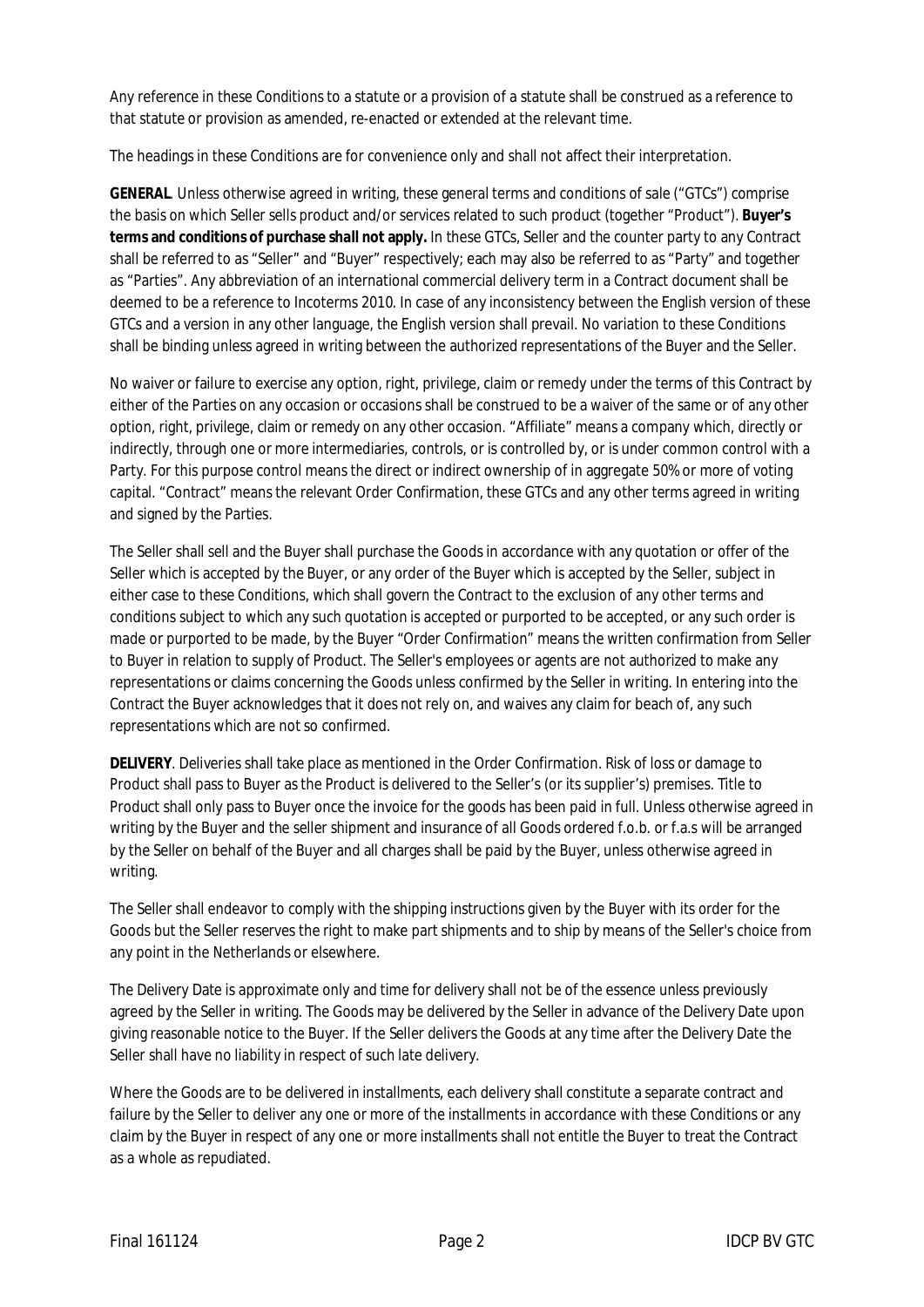If the Buyer fails to take delivery of the Goods or any part of them on the Delivery Date and/or fails to provide any instructions, documents, licences, consents or authorisations required to enable the Goods to be delivered on that date, the Seller shall be entitled upon giving written notice to the Buyer to store or arrange for the storage of the Goods and then notwithstanding the provision of Clause 10.1 of these Conditions risk in the Goods shall pass to the Buyer, delivery shall be deemed to have taken place and the Buyer shall pay to the Seller all costs and expenses including storage and insurance charges arising from such failure.

The Seller shall not be liable for any costs incurred for whatever reason after delivery of the Goods is deemed to have taken place. Where Goods are sold inclusive of any or all of the freight, handling, port or insurance charges, any increases in, or in the rates for, such charges arising after the date of the Contract and before the Goods are delivered or arising through deviation to a new port or airport necessarily or at the Buyer's request or through any delay however caused shall be for the Buyer's account subject to the absolute discretion of the Seller. Port surcharges and other incidental charges are not included in the freight rate will be for the Buyer's account.

Import or customs duty or other official taxes or charges arising from or necessary to enable delivery of the Goods shall be for the Buyer's account and shall be reimbursed forthwith where necessarily paid by the Seller.

The Seller shall not be liable to the Buyer or be deemed to be in breach of the Contract by reason of any delay in delivery or in performing, or any failure to perform, any of the Seller's obligations in relation to the Goods, if the delay or failure was due to any cause beyond the Seller's reasonable control. Without prejudice to the generality of the foregoing, the following shall be regarded as causes beyond the Seller's reasonable control:-

- act of God, explosion, flood, tempest, fire or accident;
- war or threat of war, sabotage, insurrection, civil disturbance or requisition;  $\mathbf{r}$
- acts, restrictions, regulations, bye-laws, prohibitions or measures of any kind on the part of any ΥĒ. governmental, parliamentary or local authority;
- import or export regulations or embargoes;  $\mathbf{r}$
- strikes, lock-outs or other industrial actions or trade disputes (whether involving employees of the Seller or of a third party);
- difficulties in obtaining raw materials, labour, fuel, parts or machinery;
- $\ddot{\phantom{a}}$ power failure or breakdown in machinery.

**PRODUCT QUANTITY/QUALITY**. Product specifications are as provided by Seller, or if not provided, then as published by Seller. Seller warrants that Product delivered shall comply with the agreed specifications. Seller makes no other warranty or representation of any kind concerning Product, whether of merchantability, fitness for any particular purpose or otherwise, and none shall be implied. Buyer should be aware that information about size, color etcetera can differ slightly according to the accuracies of the production processes. The Seller reserves the right to make any changes in the specification of the Goods which are required to conform with any applicable safety or other statutory or regulatory requirements or, where the Goods are to be supplied to the Seller's specification, which do not materially affect their quality or performance.

**PRICE OF GOODS.** The price of the Goods shall be the price listed in the Seller's published price list current at the date of acceptance of the Buyer's order or such other price as may be agreed in writing by the Seller and the Buyer. Where the Seller has quoted a price for the Goods other than in accordance with the Seller's published price list the price quoted shall be valid for 30 Days only or such other time as the Seller may specify.

The Seller reserves the right, by giving notice to the Buyer at any time before delivery, to increase the price of the Goods to reflect any increase in the cost to the Seller which is due to any factor beyond the control of the Seller (such as, without limitation, any foreign exchange fluctuation, currency regulation or alteration of duties, any change in delivery dates, quantities or specifications for the Goods which is requested by the Buyer, or any delay caused by any instructions of the Buyer or failure of the Buyer to give the Seller adequate information or instructions).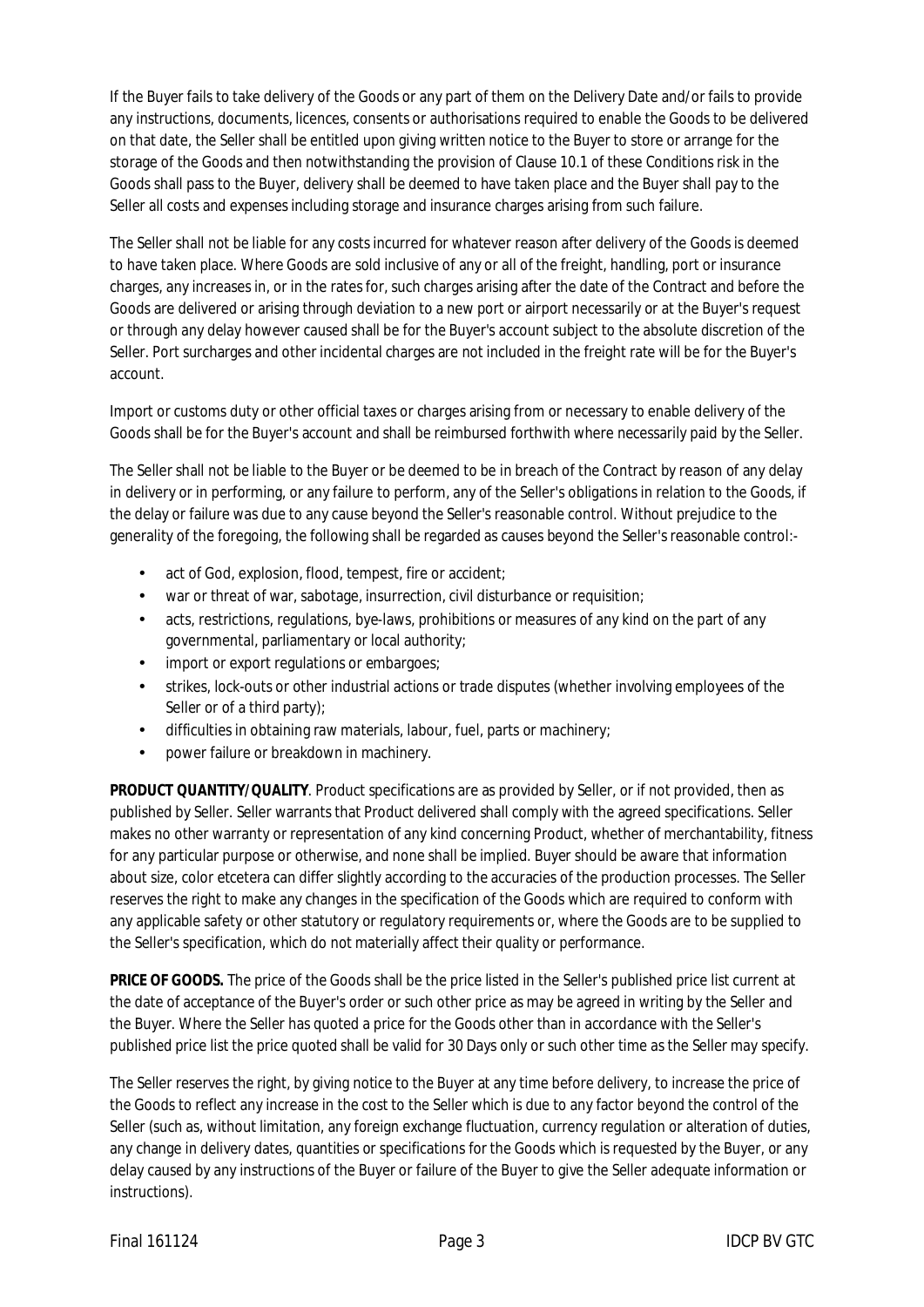**RISK AND PROPERTY.** Risk of damage to or loss of the Goods shall pass to the Buyer in accordance with the relevant provision of Incoterms or where Incoterms do not for any reason apply:

- in the case of Goods to be delivered at the Seller's premises, the time when the Seller notifies the Buyer that the Goods are available for collection; or
- in the case of Goods to be delivered otherwise than at the Seller's premises, the time of delivery or, if  $\mathcal{L}^{\text{max}}$ the Buyer wrongfully fails to take delivery of the Goods, the time when the Seller has tendered delivery of the Goods.

Notwithstanding delivery and the passing of risk in the Goods, or any other provision of these Conditions, the property in the Goods shall not pass to the Buyer until the Seller has received in cash or cleared funds payment in full of the price of the Goods and all other goods agreed to be sold by the Seller to the Buyer for which payment is then due.

The Buyer shall not be entitled to pledge or in any way charge by way of security for any indebtedness any of the Goods which remain the property of the Seller, but if the Buyer does so all money owing by the Buyer to the Seller shall (without prejudice to any other right or remedy of the Seller) forthwith become due and payable.

**TERRITORY**. The Buyer undertakes not to offer the goods for resale in any country (not being member states of the European Community or Efta) notified by the Seller to the Buyer at or before the time the Buyer's order is placed, or to sell the Goods to any person if the Buyer knows or has reason to believe that that person intends to resell the Goods in any such country.

**WARRANTY**. Warranty can be invoked to Seller only in the case where the original producer or factory cannot be held responsible. Liability for Seller will be limited to defects that are the result of production or material defects. The Seller shall be under no liability in respect of any defect arising from fair wear and tear, or any willful damage, negligence, subjection to abnormal conditions, failure to follow the Seller's instructions (whether oral or in writing), misuse or alteration of the Goods without the Seller's approval, or any other act or omission on the part of the Buyer, its employees or agents or any third party.

Buyer should inform Seller within 8 days of delivery of the goods of any defects or complaints that are clearly identifiable. Hidden defects or complaints, that could not be identified by detailed examination of the product, should be notified to Seller within 8 days after they have been identified. The notification should give a detailed description of the defect or complaint. Buyer does not have the right to return product without prior authorization by Seller. If this happens anyway Seller has the right to return the product to and to the cost of Buyer, or store the product with a third party to the cost of Buyer.

If Seller accepts the defect or claim, Seller has the option to either;

- a. Repair the defect without cost to the Buyer;
- b. Replace the product or spare parts after the defective goods have been returned to Seller;
- c. Repay or credit the invoice or payment of the defective goods with consequent dissolution without judicial measures of the relevant agreement;
- d. A proper indemnity as agreed between Buyer and Seller to be paid to Buyer.

Buyer will have no warranty or claim against defects in products delivered by Seller if:

- a. The defect has not been notified within the proper time frame or in the way stipulated;
- b. The Buyer hinders or prevents appropriate research about the validity of the claim or complaint;
- c. The Buyer or the end-user has not placed, treated, used, kept or maintained the product properly or used it for other purposes or in other circumstances as intended;
- d. The usage for which the buyer raised the complaint is being continued;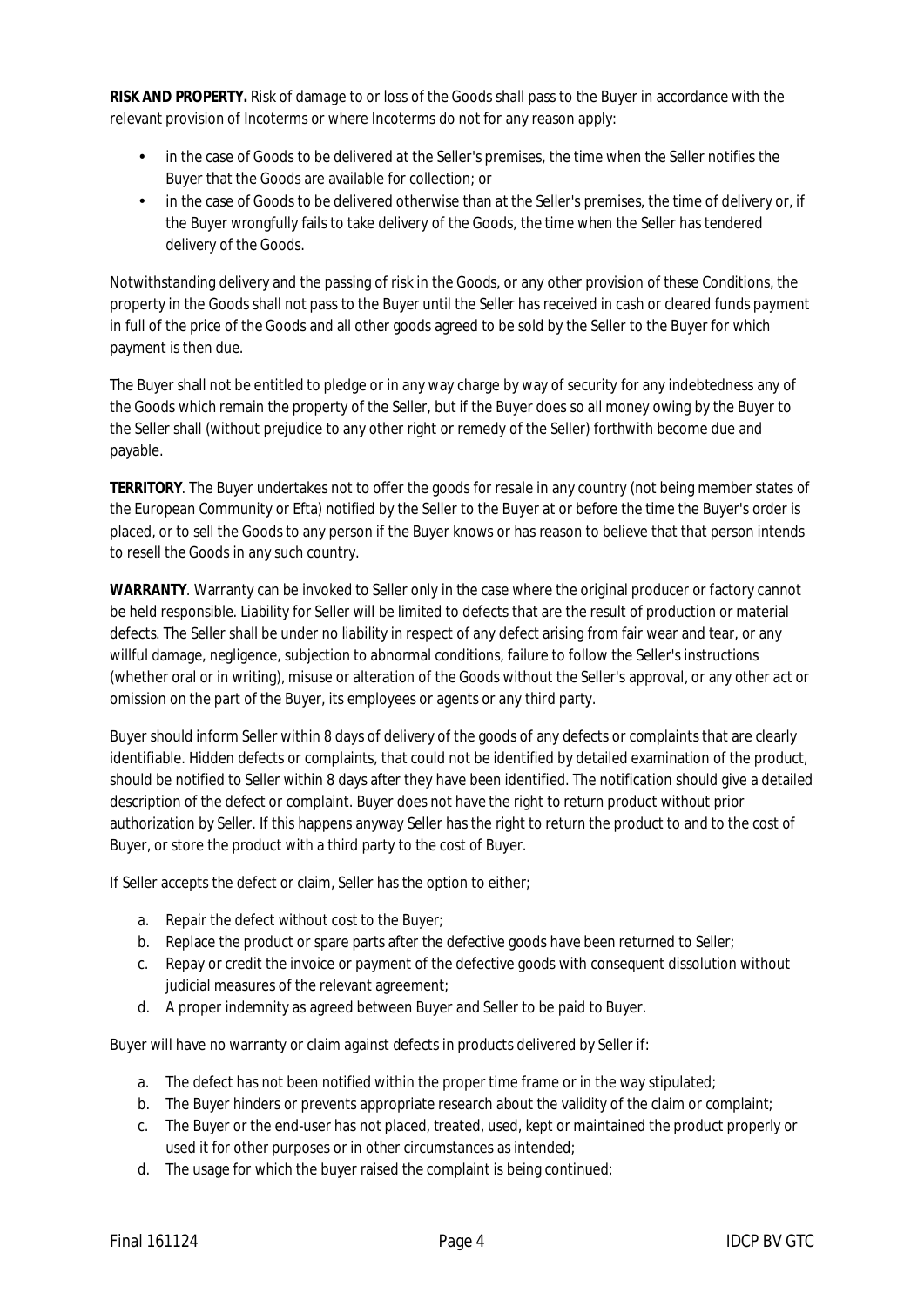- e. The term of warranty that is relevant to the specific product has ended, or, if no such specific warranty term has been agreed or notified by Seller, if the defect or complaint has been notified by Buyer later than 12 months after the sale.
- f. Buyer has changed or repaired the product without prior, written and explicit approval by Seller.

In the case of conflict about the quality of product delivered by Seller, Seller will appoint a well reputed agency to give a binding assessment.

**INDEMNITY.** Except for the obligations mentioned above, Seller is never forced to pay any indemnity to Buyer, unless Buyer can materially prove that Seller is guilty of negligence or guilt. Seller will particularly be not responsible for consequential or company damages, direct or indirect, including but not limited to loss of profit or by standstill by Buyer, it's employees, dependent or third parties.

Buyer is held to keep Buyer safe from claims that third parties may raise pursuant the fulfillment of the agreement, in as much as there are no legal barriers for the Buyer to pay the consequent cost and damages arising from such claim.

**TAX**. Where any excise duty, energy tax, VAT or other tax ("Tax") becomes payable by Seller to a third party in relation to the supply, release from a tax warehouse or transport of Product, Buyer shall pay such Tax to Seller in addition to the sale price. Where possible, and on written request of Buyer, Seller shall apply an exemption or a low or zero percent Tax rate or a suspension scheme as provided for under applicable legislation. Buyer shall in such case provide Seller with all legal documents (including an annotated copy of the administrative accompanying document) and information reasonably requested by Seller. If any additional Tax becomes due because Buyer has not timely provided Seller with such documents and information, or because of any fraud, loss or misappropriation in relation to Product, documents or information, Buyer shall indemnify Seller against Seller's liability for such Tax, including any interest, penalties and costs. If Seller is subsequently able to obtain a credit or repayment of such Tax, Seller shall reimburse Buyer the amount so credited or repaid less all reasonable costs, penalties and interest incurred by Seller. Parties shall inform each other of any relevant facts to enable remedial action to be taken, and shall take into account the interest of the other in any dealings with national fiscal/customs authorities to resolve disputes.

**TERMS OF PAYMENT**. Subject to any special terms agreed in writing between the Buyer and the Seller, the Seller shall invoice the Buyer for the net sum due the goods on or at any time after dispatch of the Goods. Invoiced amounts shall reach Seller's nominated bank account, net of all bank charges and without deduction, withholding or setoff, no later than the last day of the agreed payment term. Any late payment shall bear simple interest at 0.05% per day, or up to the maximum rate allowed by law. If Buyer's credit worthiness or ability to pay is or may be impaired, in the reasonable opinion of Seller, Buyer shall upon Seller's request provide security for payment in the form requested by and satisfactory to Seller at Buyer's expense. If Buyer fails to pay any indebtedness to Seller in accordance with the terms for such indebtedness (whether or not under this Contract), Seller may in addition to any other remedies, postpone or withhold the supply of Product, change payment terms, cancel and/or terminate this Contract immediately upon written notice to Buyer.

**LIABILITY AND CLAIMS**. Seller's and any of Seller's Affiliates' total liability for any claim arising out of or in connection with the Contract for breach of contract, warranty or statutory duty; or other tort including Seller's negligence shall not exceed the sale price of the relevant delivery of Product, if delivered, or, if liability arises from a failure to deliver, the sale price of Product had it been delivered. Except where a Party fails to supply or take delivery without excuse provided in this Contract, no Party even if negligent shall be liable for loss of production, use, profit, business, goodwill or reputation, or for business interruption, wasted expenditure or any incidental, special, consequential, or punitive loss or damage(s) of any kind, whether suffered or claimed by the other Party or any third party. Buyer shall indemnify Seller and its Affiliates for any claim or expense on account of any injury, death or damage to property or the environment arising out of Buyer's unloading, storage, handling, sale, use or disposal of the Product (except to the extent caused by Seller's negligence). Any claim shall be made by Buyer by written notice, setting forth fully the facts on which it is based, immediately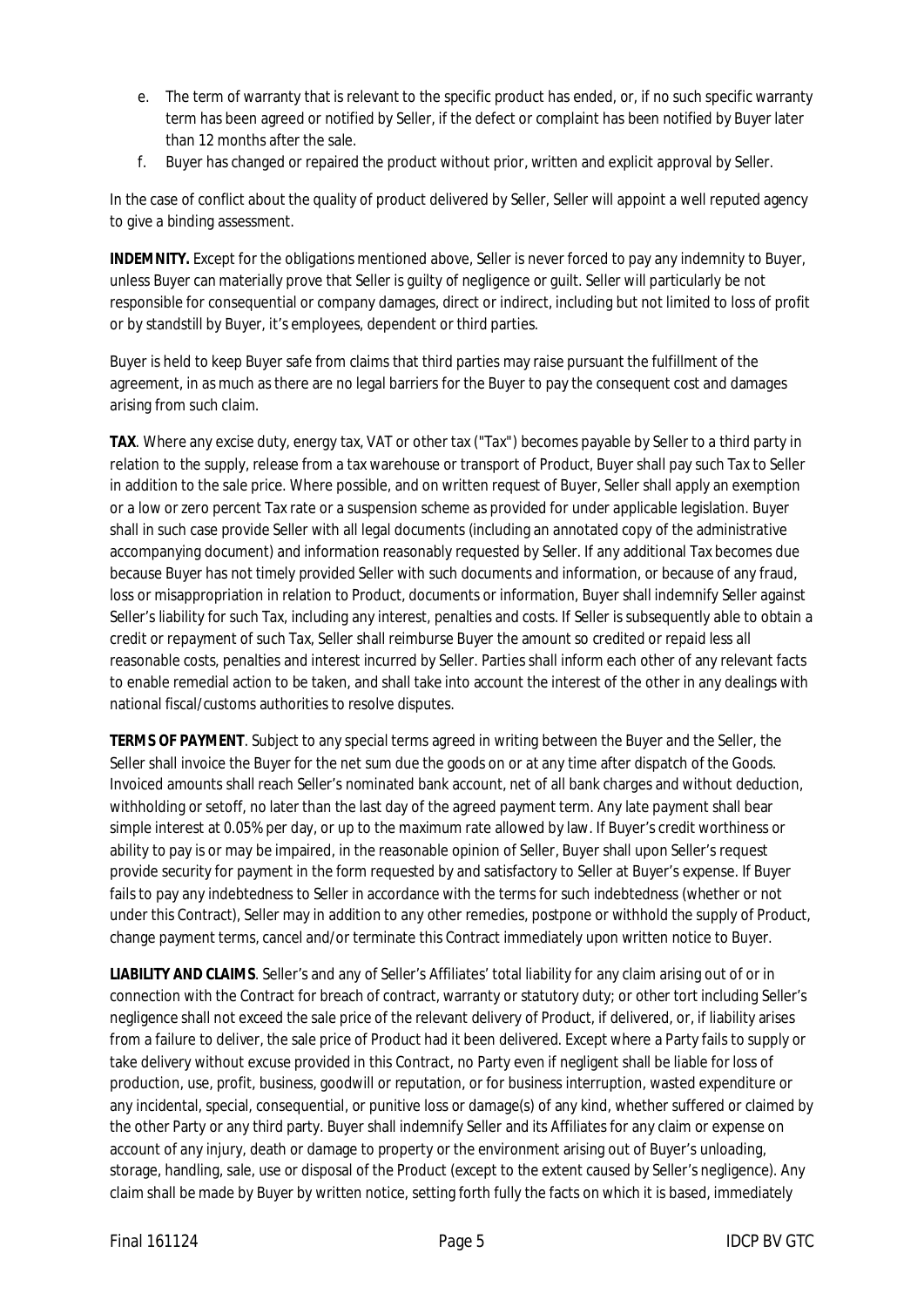after the date when the facts were discovered or should have been discovered but in any event no later than 60 days after the loading date.

**FORCE MAJEURE EVENT**. Neither Party shall be liable for its failure to fulfill any term of the Contract, other than the obligation to pay any sum due or to provide security, if such fulfillment has been delayed, hindered or prevented by any circumstance or event outside its reasonable control, or fire, explosion, strike, plant malfunction or shutdown in anticipation of a breakdown, or Seller's inability to acquire materials or services from its usual supply source on economically reasonable terms ("Force Majeure Event"). When a Force Majeure Event at one or more of Seller's supply sources results in a shortfall of Product available to meet its supply obligations, Seller shall apportion any reduced quantity of Product amongst Seller, its customers and its Affiliates in a fair and reasonable manner. Seller shall not be required to acquire Product to replenish any shortfall in Product arising as a result of a Force Majeure Event.

**HSSE COMMUNICATIONS**. Buyer shall disseminate appropriate health, safety, security and environment ("HSSE") information to all persons (including but not limited to Buyer's employees, contractors and customers)

**COMPLIANCE WITH LAWS**. Parties shall comply with all applicable (including without limitation HSSE) laws, governmental rules, regulations and orders.

**ASSIGNMENT**. The assignment of rights and obligations under the Contract shall require the prior written consent of the other Party except that no consent shall be required where same is to an Affiliate, reseller or intermediary or, with respect to Seller, to a purchaser of or successor to a significant portion of Seller's assets and/or line of business associated with the Contract.

**ADDENDA.** Addenda, including but not limited to product application and non-diversion clauses (by product); Service and Delivery Standards; HSSE; are herein incorporated by reference, as applicable.

**LAW AND DISPUTES**. The Contract and any dispute or claim arising out of or in connection with it shall be governed by the law of The Netherlands without regard to conflict of laws principles. The UN Convention on Contracts for the International Sale of Goods is excluded. All and any disputes or claims arising out of or in connection with the Contract shall be exclusively referred to and finally resolved by the appropriate courts at Amsterdam, The Netherlands.

**CONFIDENTIALITY**. The Buyer undertakes to the Seller that the Buyer will regard as confidential the Contract and all information obtained by the Buyer relating to the business and/or products of the Seller and will not use or disclose to any third party such information without the Seller's prior written consent provided that this undertaking shall not apply to information which is in the public domain other than by reason of the Buyer's default;

The Buyer will not use or authorize or permit any other person to use any name, trade mark, house mark, emblem or symbol which the Seller is licensed to use or which is owned by the Seller upon any premises, notepaper, visiting cards, advertisements or other printed matter or in any other manner whatsoever unless such use shall have been previously authorized in writing by the Seller and (where appropriate) its licensor;

The Buyer will use all reasonable endeavors to ensure compliance with this condition by its employees, servants and agents. This Condition shall survive the termination of the Contract.

**SURVIVAL.** All provisions with respect to payment rights and obligations, disclaimers of warranties, waivers of claims, indemnification, limitations of liability, notice of claims, tax, governing law and dispute resolution, assignment, no waiver, an entire agreement and release shall survive the expiration or termination of this Contract.

No waiver by the Seller of any breach of the Contract by the Buyer shall be considered as a waiver of any subsequent breach of the same or any other provision.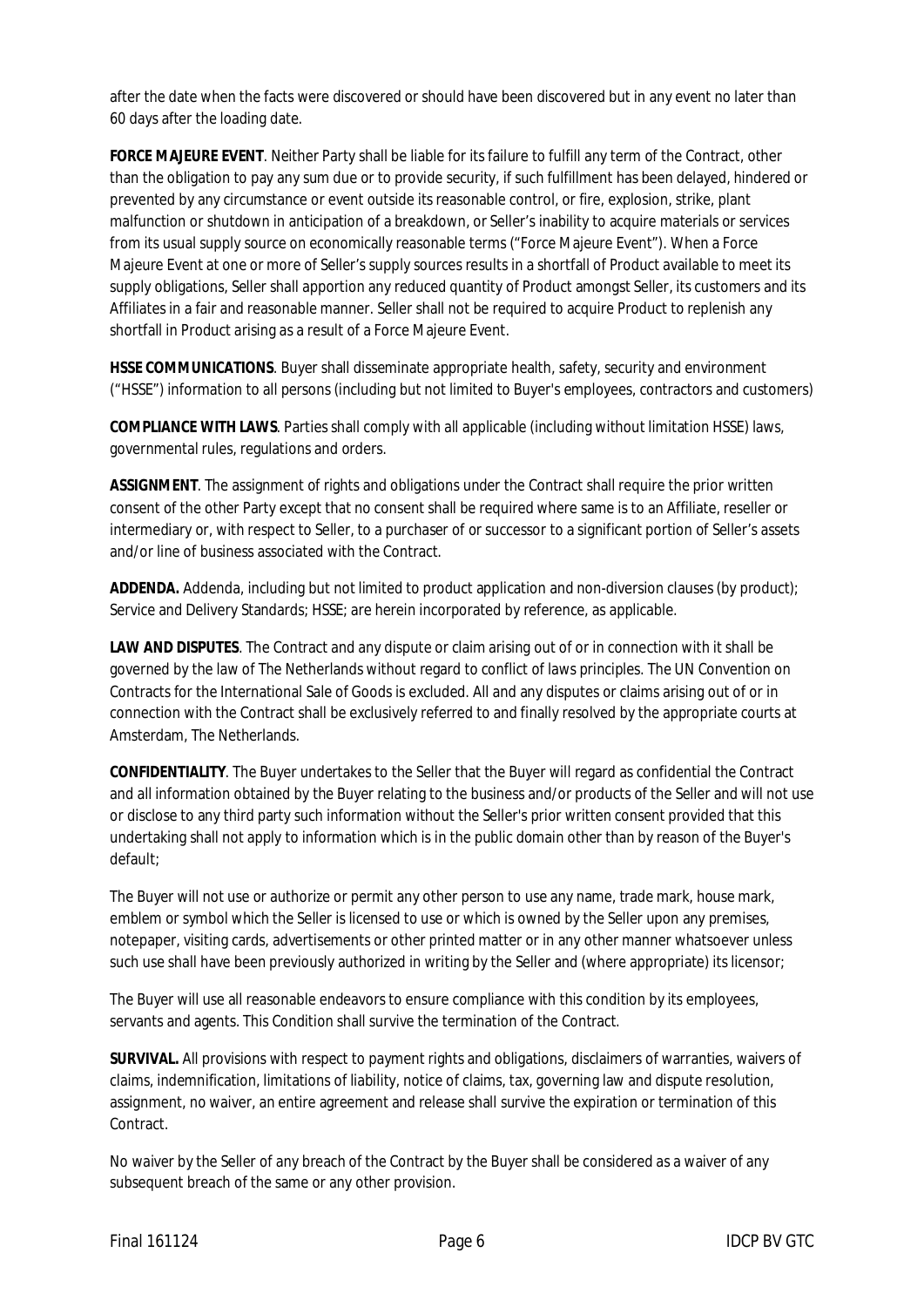If any provision of these Conditions is held by any competent authority to be invalid or unenforceable in whole or in part the validity of the other provisions of these Conditions and the remainder of the provision in question shall not be affected thereby.

**WEBSITE USAGE**. Users of any of the websites published by IDCP, agree to the following:

The content of the pages is for your general information and use only.

Any information that user provides on the website will be truthful.

The user will not copy any information or material on the site, apart from its personal and intended use. This website contains material which is owned by or licensed to us. This material includes, but is not limited to, the design, layout, look, appearance and graphics. Reproduction is prohibited other than in accordance with the copyright notice, which forms part of these terms and conditions.

User will not reverse engineer, break into the site or use the website materials, products or services for illegal purposes.

User will use the sites as per the instructions contained in the site, will not disclose his password to others for use.

Any material that a user submits or posts to the site will automatically and irrevocably be deemed to be licensed to IDCP.

The use of the site is at the discretion of IDCP and any use by anyone may be terminated by IDCP at any time.

IDCP is not liable for any usage or any postings of materials that may be libelous, obscene or infringing a copyright or trademark. IDCP has the right to remove such postings at its discretion.

IDCP is not liable for any usage of one of it's sites, nor for errors, viruses, failures to operate, third party links or any online purchase or service. Neither we nor any third parties provide any warranty or guarantee as to the accuracy, timeliness, performance, completeness or suitability of the information and materials found or offered on this website for any particular purpose. You acknowledge that such information and materials may contain inaccuracies or errors and we expressly exclude liability for any such inaccuracies or errors to the fullest extent permitted by law.

**PRIVACY POLICY.** IDCP BV will do everything in its power to keep the usage of the website safe and safeguard the information on users that have to be kept.

IDCP or its affiliated companies will not use, rent or sell the information to third parties, unless expressly permitted by the user.

Users will not disclose information that has been provided to them by IDCP or affiliated parties.

Registered users are themselves responsible to keep their user name and password combination safe. Users will be responsible for the consequences if they have not kept their password safe.

Information on users can be disclosed to law enforcement agencies or following a court order, if IDCP is legally bound to do so.

**COPYRIGHT NOTICE**. This website and all content not submitted by users are copyright IDCP BV. All rights are reserved. Any material that a user submits or posts to the site will automatically and irrevocably be deemed to be licensed to IDCP. The user will not copy any information or material on the site, apart from its personal and intended use. This website contains material which is owned by or licensed to us. This material includes, but is